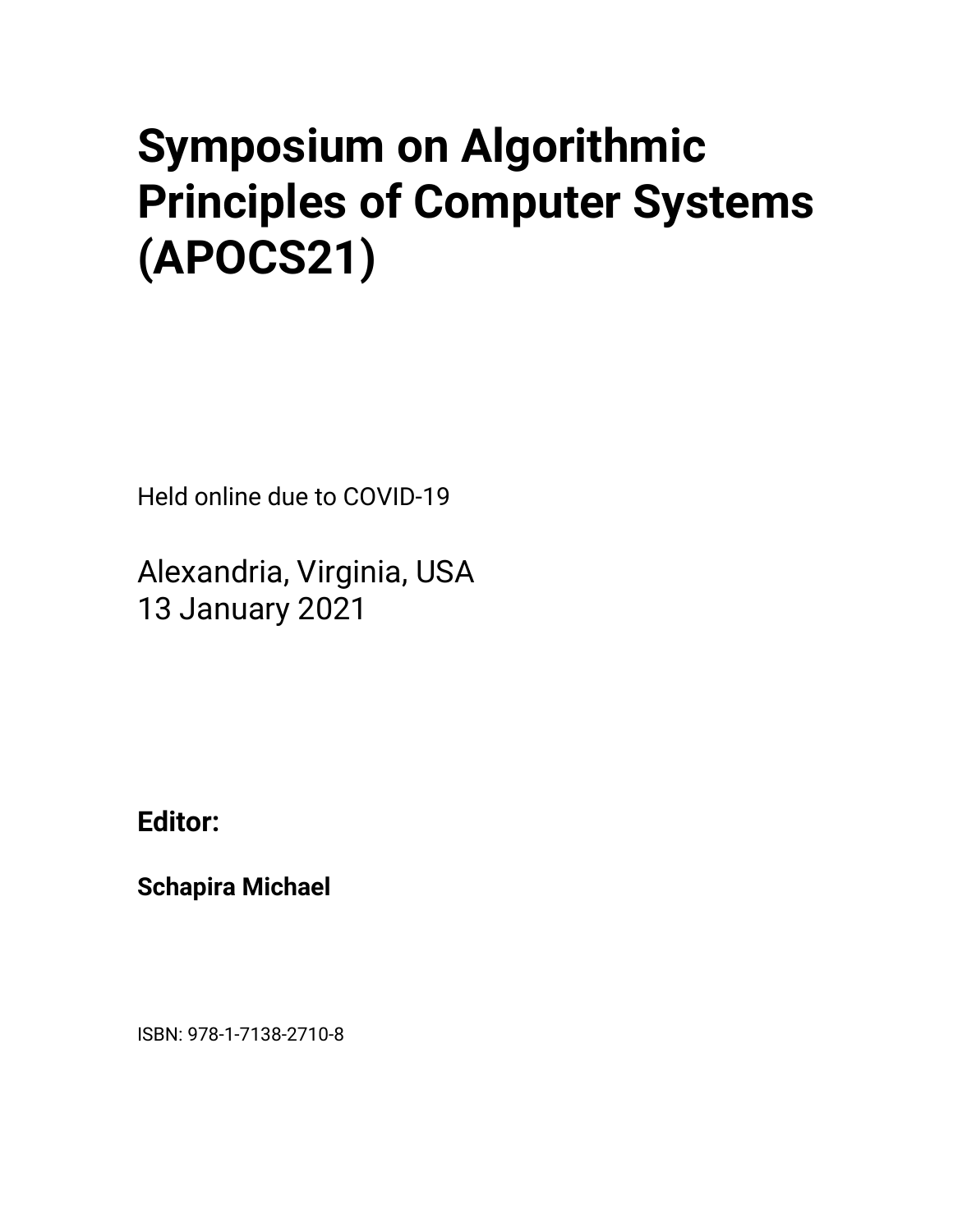**Printed from e-media with permission by:**

Curran Associates, Inc. 57 Morehouse Lane Red Hook, NY 12571



**Some format issues inherent in the e-media version may also appear in this print version.**

Copyright© (2021) by SIAM: Society for Industrial and Applied Mathematics All rights reserved.

Printed with permission by Curran Associates, Inc. (2021)

For permission requests, please contact SIAM: Society for Industrial and Applied Mathematics at the address below.

SIAM 3600 Market Street, 6th Floor Philadelphia, PA 19104-2688 USA

Phone: (215) 382-9800 Fax: (215) 386-7999

siambooks@siam.org

#### **Additional copies of this publication are available from:**

Curran Associates, Inc. 57 Morehouse Lane Red Hook, NY 12571 USA Phone: 845-758-0400 Fax: 845-758-2633 Email: curran@proceedings.com Web: www.proceedings.com